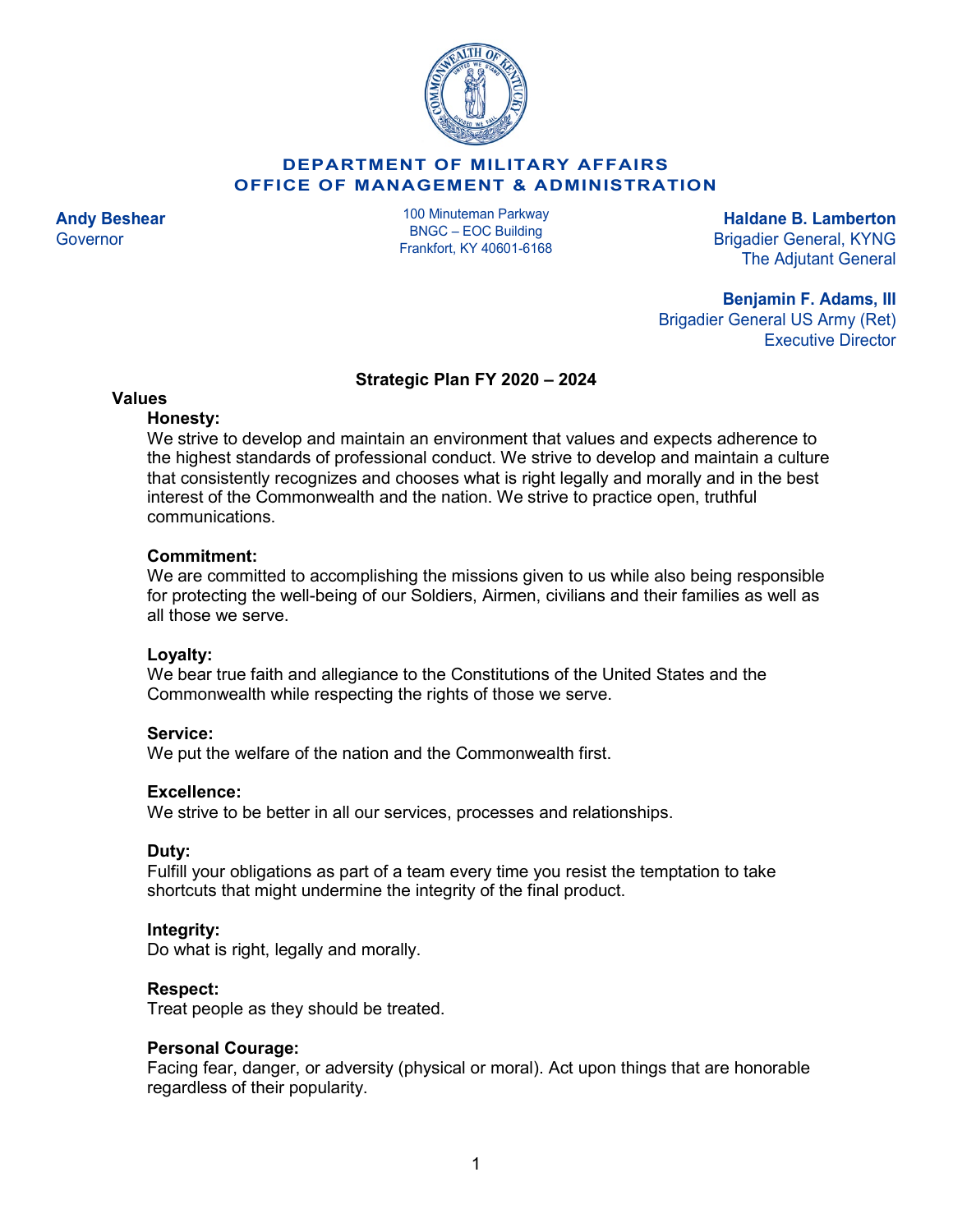## **Vision**

The Kentucky National Guard of 2030 se: to provide a professional military team that is reliable and responsible to Federal and State authorities. We are supported by a community triumvirate of Guard, Family, and Employers encompassing all personnel in the Air National Guard, Army National Guard, and Department of Military Affairs.

Everything we do in the military is team focused. We bring people together from different backgrounds, knowledge base, and experiences for a common mission, mindset and purpose. Every Airman, Soldier and civilian has a role on our team.

## **Mission**

The **Kentucky National Guard Mission** - our purpose: to provide relevant & ready forces that are manned, equipped, and trained as an Operational Reserve to the Department of Defense for the Multi-Domain Environment in the Warfight and for Federal & State response in domestic operations.

Given the dual nature of the types of operations the Kentucky National Guard could be committed to for future operations it is imperative that we have a clear and coherent vision of where we want to be in the coming years in preparation for all possibilities, domestic & foreign, and remain capable of accomplishing our mission in the future.

**State Mission of the Kentucky Department of Military Affairs:** Safeguard Kentucky lives and property through the Kentucky Division of Emergency Management disaster planning, preparedness and response coordination as well as administrative support of National Guard state missions; provide economic opportunity at Bluegrass Station; maintain military records of Kentucky Veterans and provide access to same; Provide logistical support in the form of centralized uniform issue and Organizational Clothing and Individual Equipment (OCIE); reclaim the lives of 16 – 18 year olds at-risk of failure by providing a strong Youth ChalleNGe program; and provide management and accountability for state and federal dollars, employees, buildings and grounds in support of KYNG training and operations at 60 locations across the Commonwealth.

#### **Statement of alignment with the Governor's goals**

The Department of Military Affairs and the Kentucky Army and Air National Guard strive to be fully manned, trained and equipped to respond to and accomplish assigned state or federal missions. We stand ready to defend the lives and property of the citizens of the Commonwealth of Kentucky and to defend the nation at home or anywhere in the world at any time.

#### **Wages**

*Kentucky National Guard —* As we recruit, train and maintain our Guard strength, we help build military careers and opportunities providing part-time jobs across the state in addition to hundreds of full time jobs to support the traditional (part-time) force. In addition, we strive to attract new military missions and capabilities to Kentucky's force structure that will allow the full and effective use of our soldiers and airmen both here at home for state missions and around the globe in federal missions; thereby increasing full-time and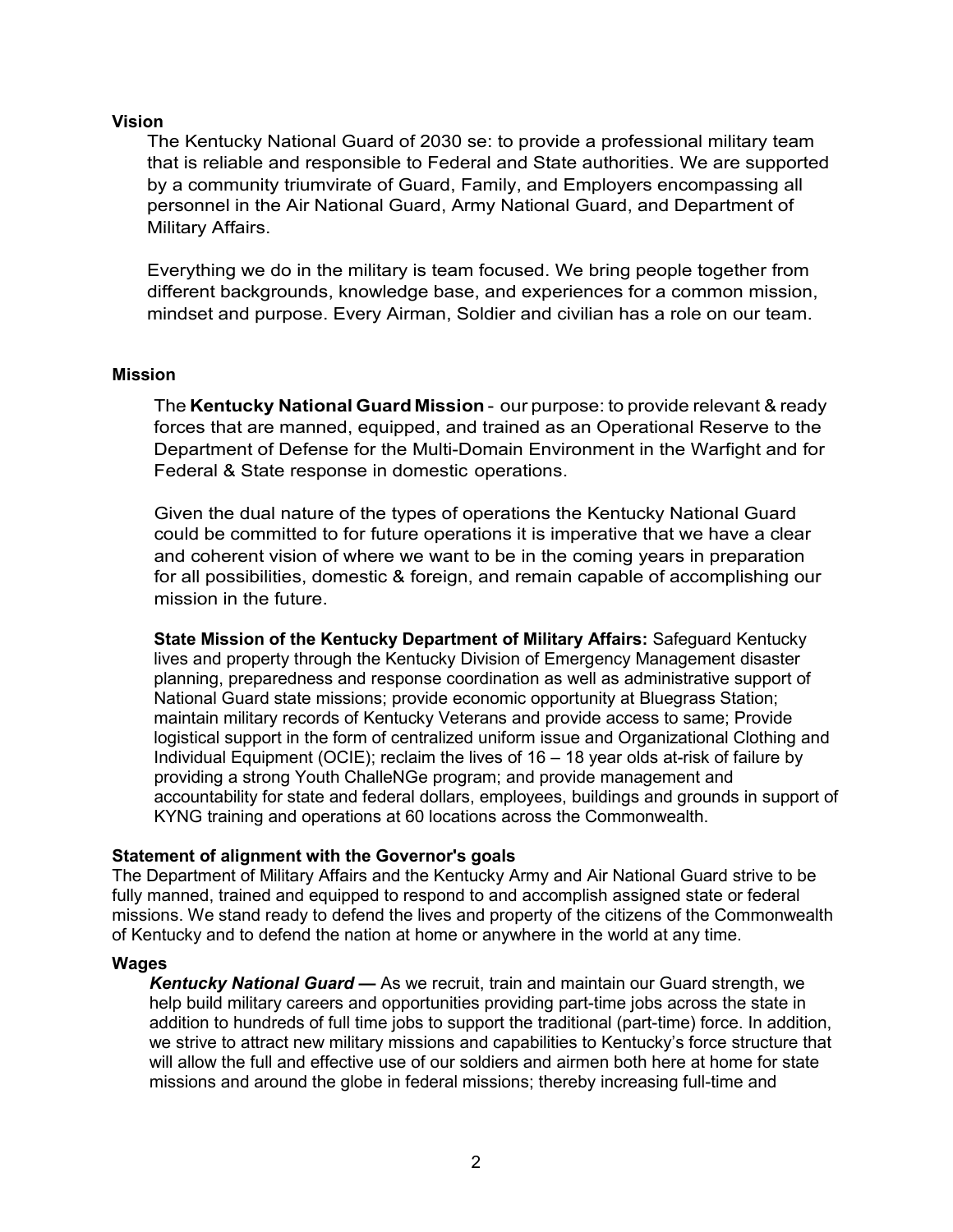traditional duty opportunities for training and employment, some in highly technical fields, to support these enhancements.

*Bluegrass Station Division —* The operation of Bluegrass Station Division, which was formerly an Army Depot, provides careers and sustainment of economic impact. Bluegrass Station seeks to bring jobs to Kentucky by setting the conditions to retain and attract both Homeland Security and Defense agencies. These conditions include responsive mechanisms to support growth, expansion and the most efficient enterprise.

*Logistics Operations Center —*The Logistics Operations Center, located on Bluegrass Station, provides direct input into the state's economy by providing jobs as it collects, stores and distributes uniforms and equipment parts to war fighters around the world with a just in time "Land's End" business model.

#### **Affordable and Accessible Health Care**

Kentucky National Guard service provides members (active or retired) and their families with access to limited health care programs. During and after deployments Soldiers and Airmen also gain access to health care insurance and facilities. Department of Military Affairs' staff are provided with healthcare opportunities that are made available to all state employees (active or retired) and their families.

#### **Quality Education for All Students**

**Military Skills & Leadership Training — Guard members in good standing have multiple** opportunities for highly technical and valuable training throughout their careers. They also qualify for college tuition assistance at universities across the Commonwealth through federal programs.

**National Guard Tuition Assistance Program** — This program increases Guard member's readiness and opportunity for fully or partially funded Postsecondary Education.

**Youth ChalleNGe Program:** Our Youth Challenge program is a voluntary youth program designed to address "at-risk" youth before they become involved with the criminal justice system. It provides them an opportunity to develop important life skills and earn high school credits; work towards GED requirements and college credit.

**State Employee individual development and Leadership Training –** The Department of Military Affairs utilizes the Kentucky Personnel Cabinet's Governmental Services Center (GSC) to offer each of its employees training opportunities that improve their skill sets with: Self Performance, Career Development, Managing within State Government, Developing Employees, and Strategic Planning. Through GSC, DMA staff also have access to the Employee Educational Assistance Program. Each year, the Personnel Cabinet offers annual training that directly impacts state employees' personal and professional development. Training topics examples: Equal Employment Opportunities, American Disabilities Act, Security Awareness, Violence Prevention in the Workplace, and Telecommute Guidelines.

#### **Retirement**

**Kentucky National Guard –** Active and part-time Guard members are eligible to receive the traditional retirement plan, the Blended Retirement Plan and the Thrift Savings Plan.

**Office of Personnel Management –** Federal technicians are eligible to receive a federal retirement plan and the Thrift Savings Plan.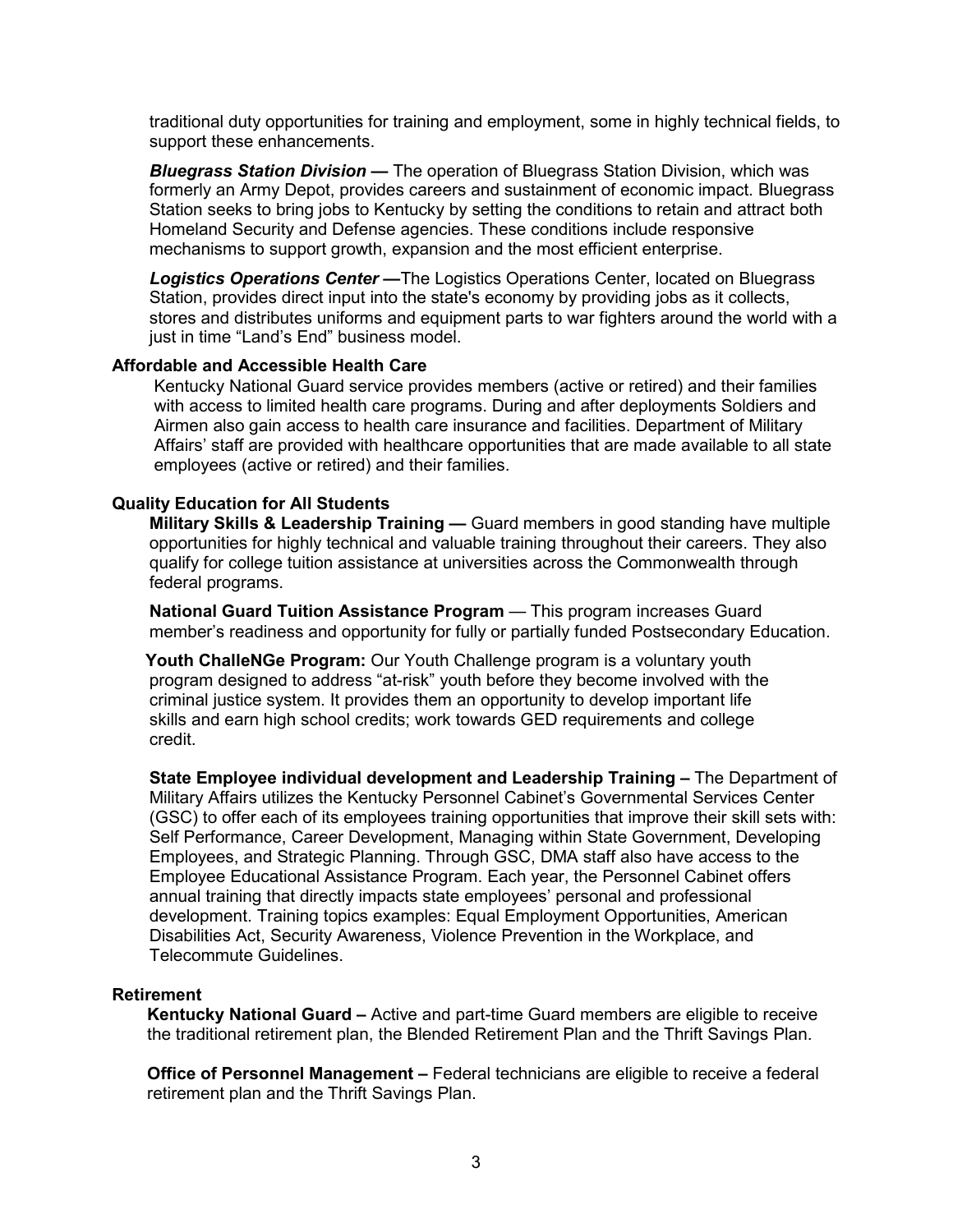**Department of Military Affairs –** State employees assigned to the DMA fall into one of several defined retirement plan tiers (defined by employment start date) managed by the Kentucky Retirement Systems.

#### **Setting the Example:**

**Kentucky National Guard and Department of Military Affairs –** all team members within the KYNG and DMA are to be treated with dignity and respect. Both agencies have embraced "Team Kentucky."

 In order to support the "Lead by Example" philosophy, General Lamberton initiated a state employee survey in February, 2020 which assessed overall leadership, best practices, and morale. Within the DMA he addressed staff concerns, instilled a formal delegation of authority and supported the creation of a non-merit evaluation process. Within the KYNG he maintains an ongoing assessment of command climate (leadership).

The leadership of the Department of Military Affairs and the Kentucky National Guard are committed to maintaining and enhancing an organizational culture that values and expects adherence to the highest standards of professional conduct. We strive to maintain and enhance a culture that consistently recognizes and chooses what is not only right in the situation, but legally, ethically and morally, in the best interest of the Commonwealth and the Nation.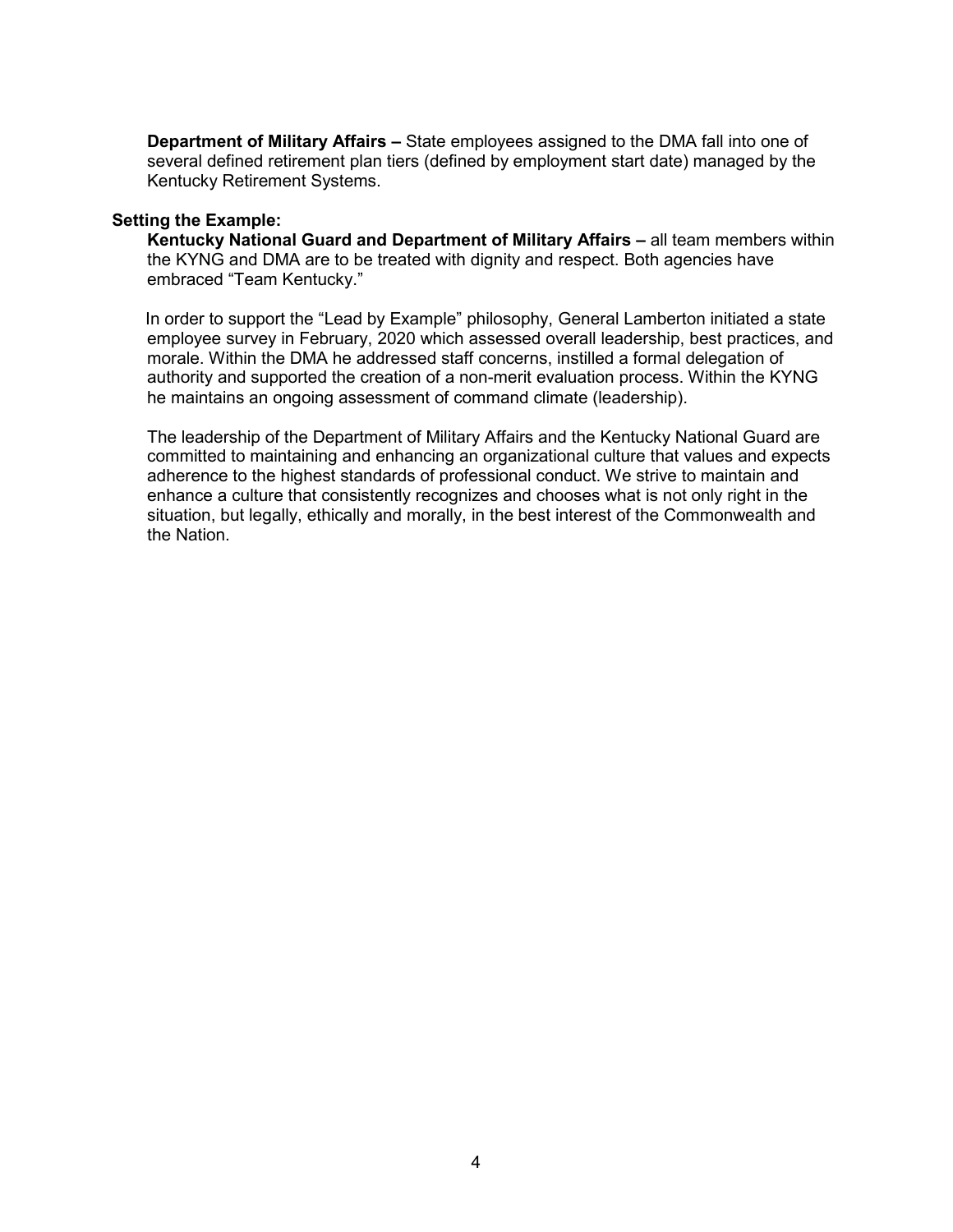# **Situation Analysis Summary**

# **Strengths** *Kentucky National Guard Support:*

The Kentucky National Guard continues to serve at the forefront of efforts, within U.S. borders and around the world. Much of what we do as a federal entity and a state organization flow from that mission. Those efforts, our Kentucky Guardsmen, and their families, are our primary concern in everything we do.

# *Personnel:*

The traditional and full-time members of the Kentucky National Guard coupled with the employees of the Kentucky Department of Military Affairs continue to be our greatest strengths. Our team is dedicated, talented, skilled, and well trained. They show every day what a few determined people can do.

## *Technological Standards:*

Another strength of this organization is its level of technology and connectivity. We have been very successful at leveraging the state and federal partnership to bring our organization to a high level of productivity with the judicious application of innovative technological and connectivity solutions.

## **Weaknesses**

# *Vertical and Horizontal Communication:*

Our organization continues to suffer from the typical pains of any enterprise with some 2,282 full-time employees and 6,120 part-time employees spread across 60 locations from Pikeville to Paducah and Independence to Middlesboro. We continue to address the challenges of sharing information and implementing team approaches across vertical organizational structures.

# *Budget Restraints & Process Turmoil:*

The continual adaptation to what is feasible within budget and manpower restraints continues to be a significant challenge and promises unintended consequences.

#### **Opportunities**

Our opportunities reside with improving interpersonal communications and rebuilding unit cohesion and teamwork. We have been shown areas that need improvement (State Employee Survey). We must appreciate the State Employee Survey feedback and improve organizational communications. Employee empowerment will increase safe productivity and improve Agency problem-solving.

The Commonwealth of Kentucky and the Kentucky National Guard offer both state employees and National Guard personnel access to the Adoption Benefit Program and National Guard Adoption Benefit Program. These programs assist state employees and National Guard personnel with reimbursement of adoption fees and expenses.

# **Threats**

#### *Leveraging Federal Dollars:*

Given the current economic climate, the opportunities for federal dollars through cooperative agreements may be limited. As the federal government continues into a significant budget situation of its own, federal military funding may likely be reduced. This will likely also eventually impact the strength, capability and types of units in the Kentucky National Guard force structure. This will directly impact the Kentucky National Guard's ability to support state missions.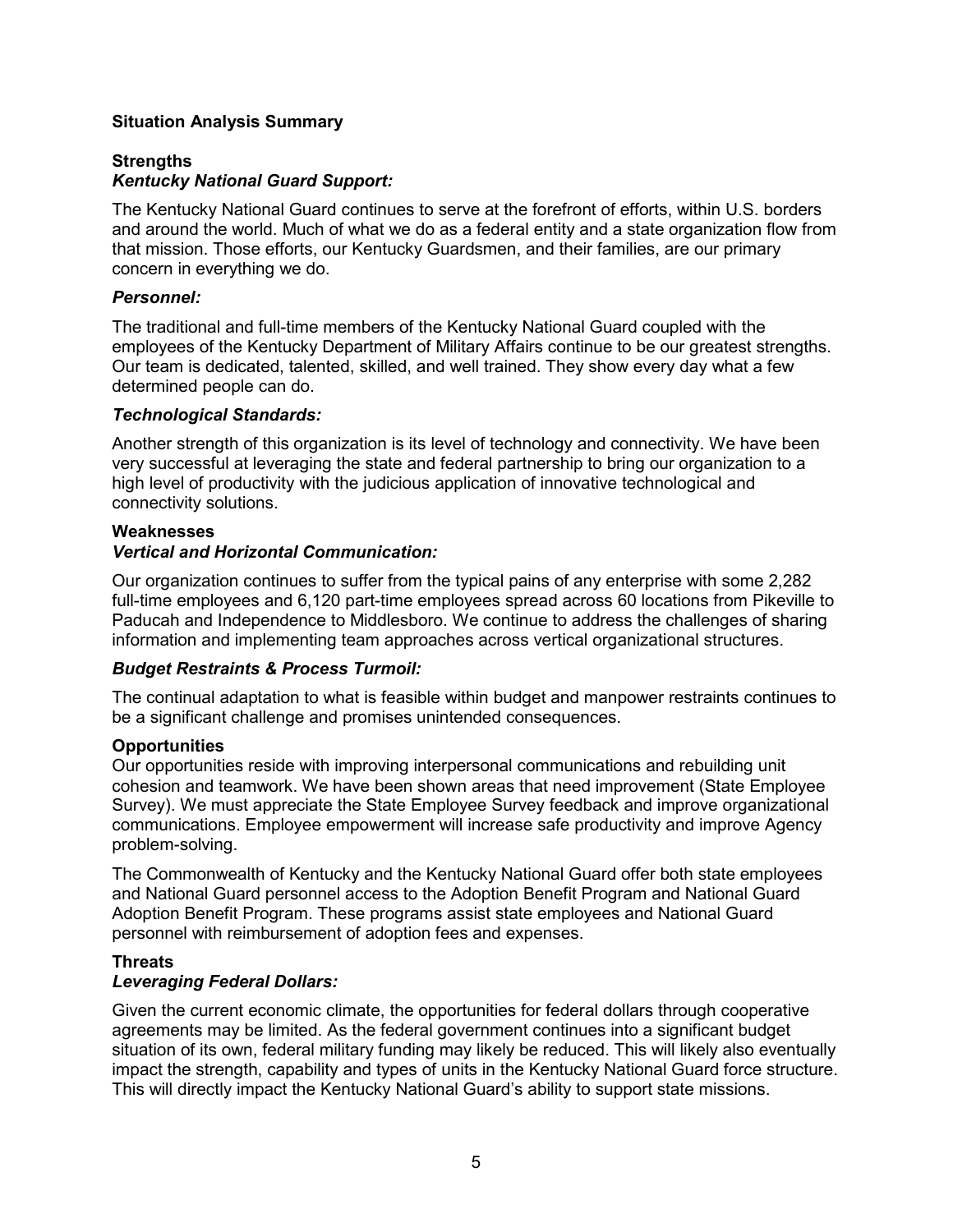# *Catastrophic Disasters:*

The COVID-19 Pandemic (state of emergency enacted: March 6, 2020) forced the Kentucky National Guard to re-evaluate its physical responses for providing medical logistical support, voting security, and civil unrest support. Personal Protective Equipment is now a concern for leadership prior to any troop deployments. We also continue to internalize lessons learned and improve future operational planning, for example: Continuity of Operations. We maintain awareness and preparedness for possible events, such as the New Madrid Fault, forest fires, flooding and tornadoes that threaten the citizens of Kentucky every year.

## *Fiscal Oversight and Accountability*

The most publicly visible threats to our organization over the last several years have centered on audit findings. Most can be partially attributed to lack of understanding of the documentation necessary for audit purposes and less than optimal procedures and oversight. Further complicating the process was significant employee turnover in key positions. Leadership is working diligently to establish an Internal Audit office with plans and processes to address deficiencies.

## **Conclusions**

The DMA has a highly talented and dedicated workforce operating in a high-stress environment. We must guard against tendencies to accomplish the mission without proper care for appropriate administrative procedures and workplace safety. We must also institutionalize, to the lowest level, that despite the pressures to accomplish our mission we are responsible to one another for maintaining a work environment that emulates dignity, fairness and respect.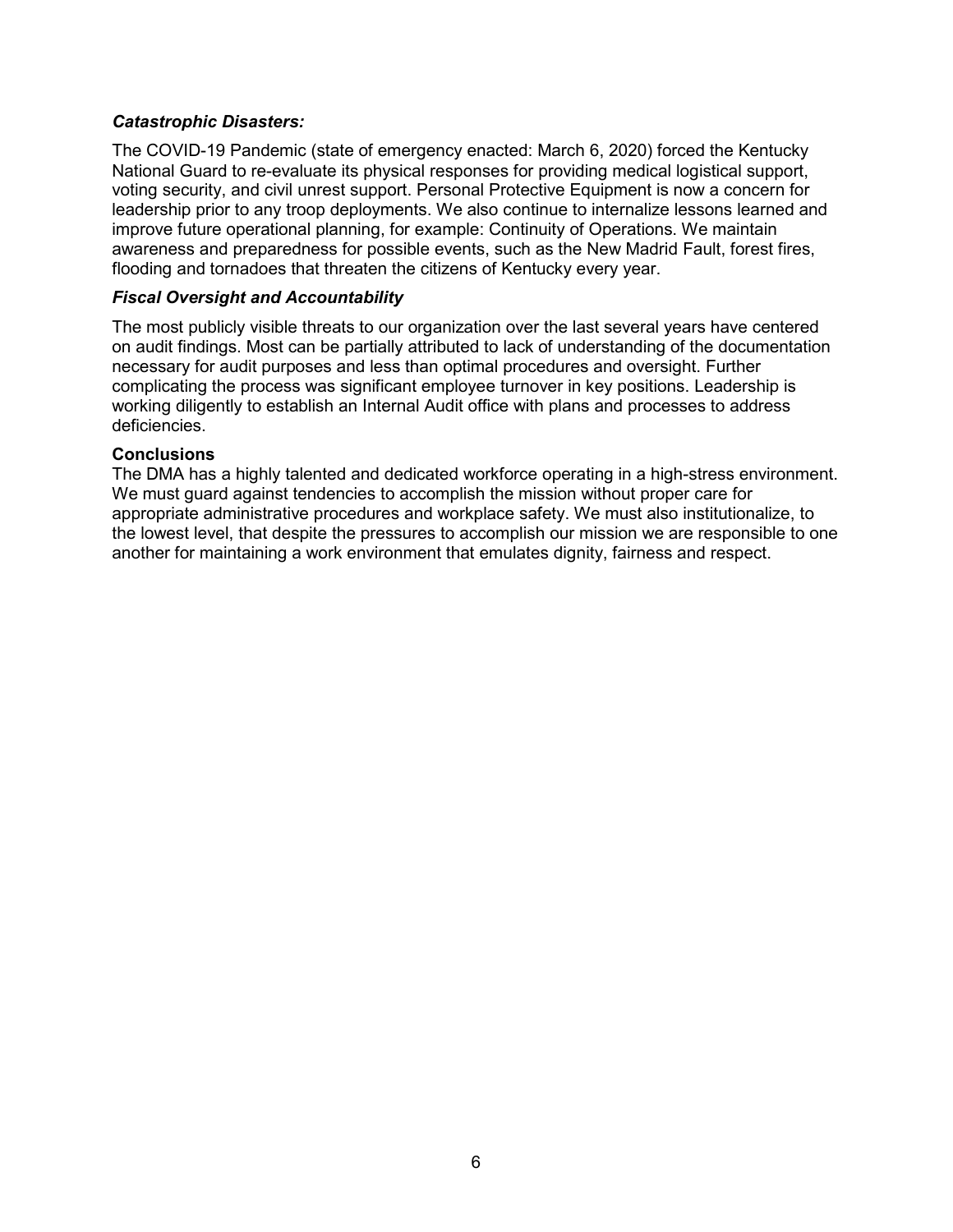#### **Goals, Objectives, and Performances:**

## **Goal 1 (Wages)**

**Objective 1.1** - Recruit and retain quality Soldiers and Airmen in order to accomplish federal and state missions and meet National Guard Bureau (NGB) end strength goals and maximize full and part time employment of KYNG. (KG-Recruiting)

**Performance Indicator 1.1.1** - Traditional National Guard Strength —Recruiting and Retention of Guard Members meets National Guard Bureau (NGB) established End Strength Goal annually.

**Performance Indicator 1.1.2** - Increase Retention (KG-Recruiting) to 90 percent over next 5 years.

**Objective 1.2** - Bluegrass Station (BGS) Operations Expansion (DMA-BGS) **Performance Indicator 1.2.1** New BGS Air Park and other structures constructed as required to meet customer demand and facilitate economic growth (competitive wages) by end of FY2024.

**Performance Indicator 1.2.2** Increase Number of Tenant employees receiving competitive wages, on BGS each year.

# **Objective 1.3** – Department of Military Affairs wage scale improvement

**Performance Indicator 1.3.1** Raise the lowest paid staff salaried under the established federal poverty level to Pay Grade – 9; \$21,823.90 in FY2021 (Federal Poverty Level [2020] \$26,200.

**Performance Indicator 1.3.2** Raise the lowest paid staff salaried under the established federal poverty level to Pay Grade – 10; \$24,072.96 in FY 2023. **Performance Indicator 1.3.3** Raise the lowest paid staff salaried under the established federal poverty level to Pay Grade – 11; \$26,482.04 in FY 2024.

# **Goal 2 (Affordable and accessible health care)**

**Objective 2** Provide each state employee with appropriate information to take advantage of available health care coverage (DMA–ADMIN)

**Performance Indicator 2.1.1** – Encourage state employees to become fully educated and take full participation in learning opportunities during enrollment periods (100%) and encourage attendance at health benefit information events (DMA–ADMIN).

**Performance Indicator 2.1.2** —Encourage federal employees and military personnel to take full advantage of all available health services information and physical training opportunities in the work place.

# **Goal 3 (Quality education for all students)**

**Objective 3** Youth ChalleNGe Program (OMA-YC)

**Performance Indicator 3.1.1** Increase residential program target graduation achievement rates to 100 percent of federal target by 2024.

**Performance Indicator 3.1.2** Insure that 75% of all Youth ChalleNGe graduates who participate in Credit Recovery either earn a High School Diploma or return to High School to complete their diploma efforts by 2024.

**Performance Indicator 3.1.3** Increase the residential completion rate to 75% by 2024. Rate based on the number of graduates divided by the number of candidates completing the Pre-ChalleNGe phase.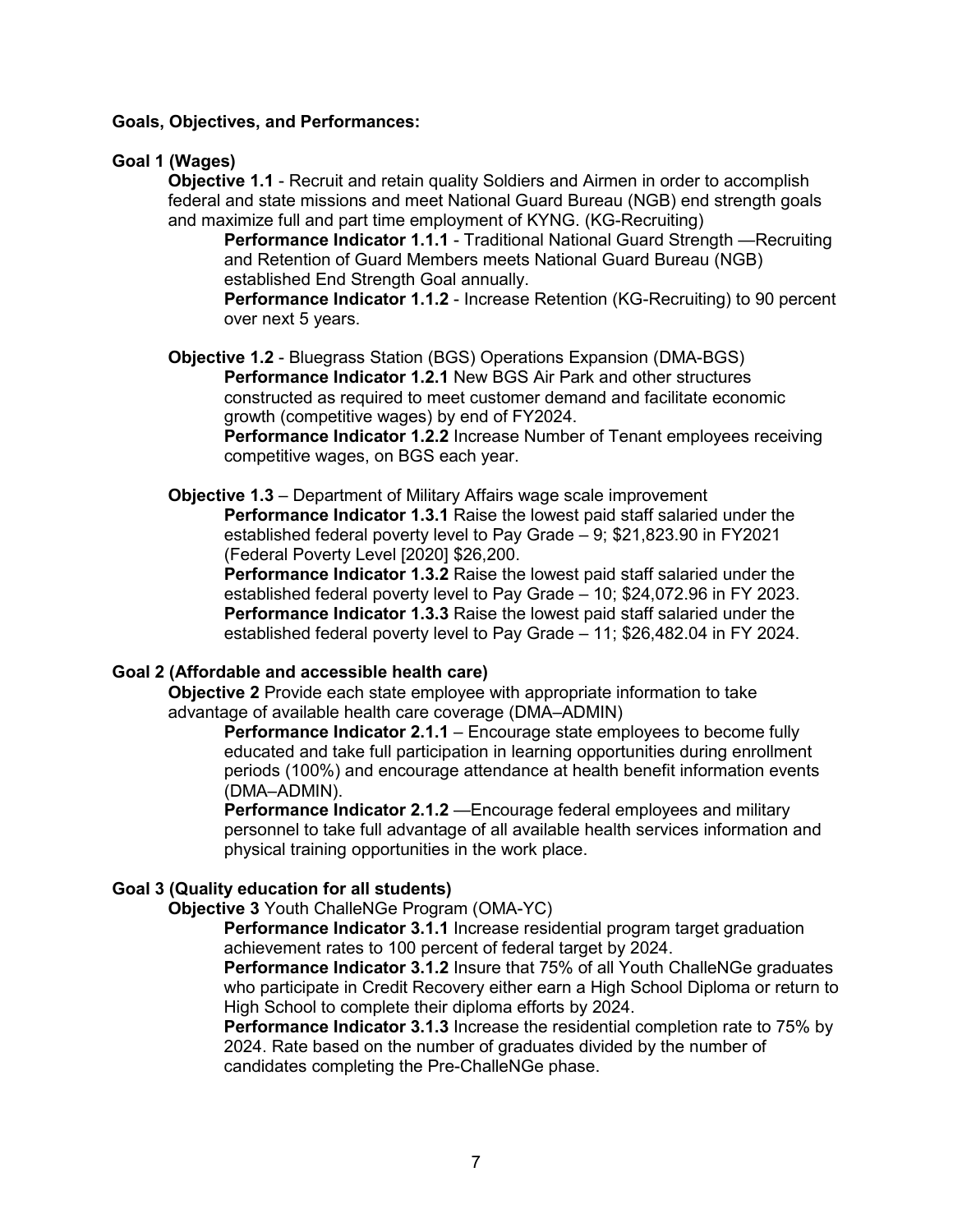# **Goal 4 (Retirement)**

**Objective 4.1 –** 100% of Kentucky National Guard personnel are eligible to receive the Traditional Retirement Plan or the Blended Retirement Plan, and the Thrift Savings Plan

**Performance Indicator 4.1.1** 100% of Kentucky National Guard personnel are advised upon entry into the Kentucky National Guard of retirement plan options. **Performance Indicator 4.1.2** Service members with 18-years of service receive a mandatory retirement brief from the KYNG (G-1) Personnel

- **Objective 4.2** 100% of all federal technicians receive initial retirement brief during onboarding.
- **Objective 4.3 –** 100% of state employees receive initial retirement brief during onboarding.

**Performance Indicator 4.3.1** 100% of the DMA state employees understand how to access the KRS system and know which retirement tier they are in, resulting from their start date

## **Goal 5 (Setting the Example)**

**Objective 5.1** – Maintain operational readiness and training of personnel on appropriate policy, procedure, responses and documentation for day-to-day operations

**Performance Indicator 5.1.1** Provide at least quarterly refresher and new training to a minimum of 75% of all DMA state employees on appropriate policy, procedure and documentation for day-to-day operations.

**Performance Indicator 5.1.2** Initiate the Governor's Diversity and Inclusion program with 100% of DMA staff by end FY2022.

**Performance Indicator 5.1.3** Reduction in internal and external audit findings within Department of Military Affairs' financial operations by 3% annually.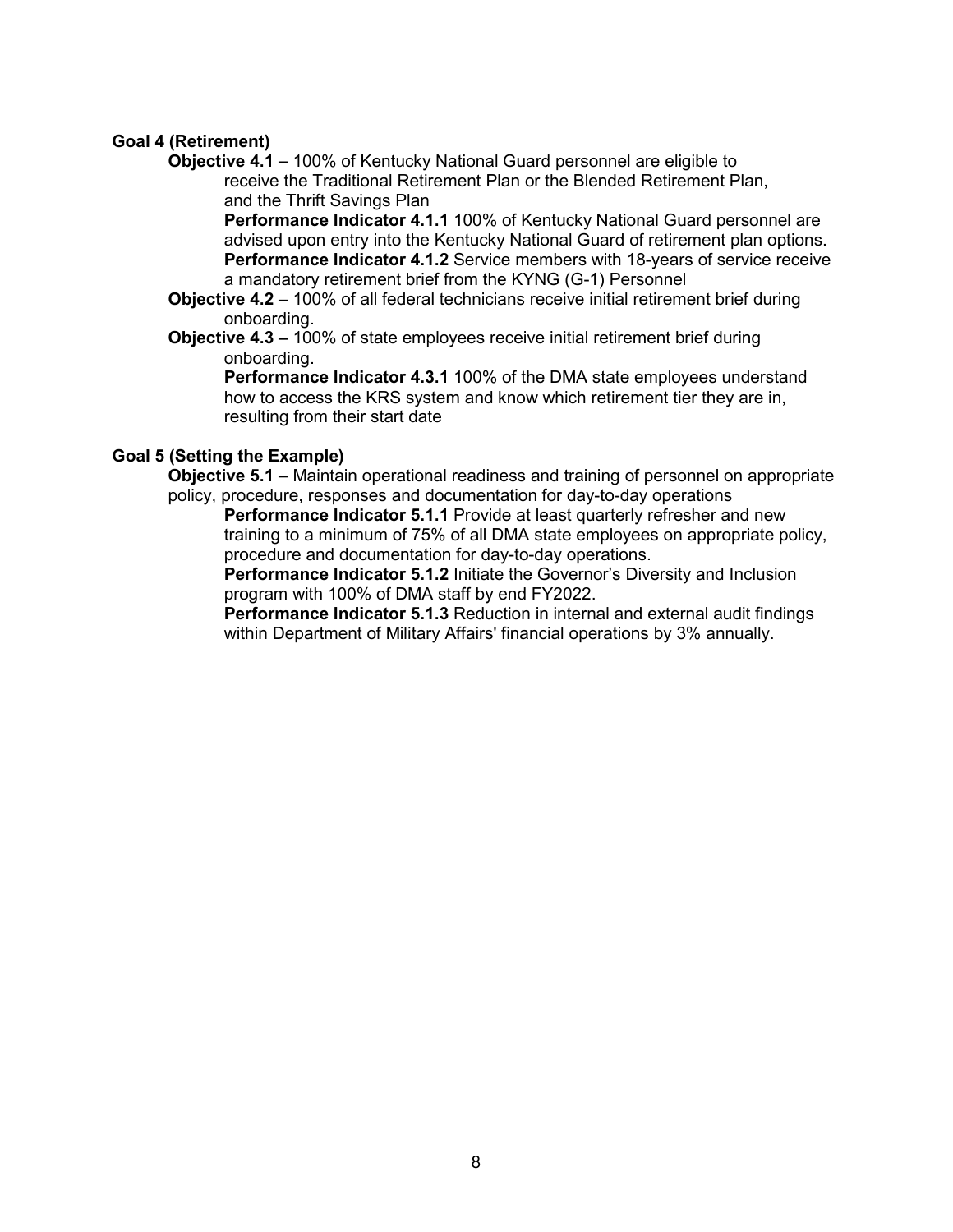# **DMA Strategic Planning Progress Report 2020 Report**

**Objective 1.1** - Bluegrass Station Operations Expansion (DMA-BGS)

**Performance Indicator 1.1.1** New structures constructed as required to meet customer demand in a timely fashion

• Yes, building 6C modified for KYLOC and building 352 constructed for **SOFSA** 

**Performance Indicator 1.1.2** Increase Number of Tenant employees on BGS each year

• Yes, rotary wing function transferred from BGAD to BGS, brings employment up by approximately 150 to approximately 2,200

**Objective 1.3** - National Guard Bureau's World Class Rear Storage Area (DMA-KYLOC) Maintain and expand missions to maximize economic opportunities

**Performance Indicator 1.3.1** Maintain Order ship time of 3.2 days or less monitored monthly.

• National Guard Bureau closed the GMMC on 1 October 2019. **Performance Indicator 1.3.2** Just-In-Time Warfighter Clothing Maintain 96 percent of all orders shipped within guidelines established by the military services and the Defense Logistics Agency.

- Requested Order Quantity 6,308,245
- Initial Filled Order Quantity 6,084,852
- Order Fill Rate 96.46%

**Objective 2.1** – Increase training of personnel on appropriate policy, procedure and documentation for financial transactions (DMA-OMA)

**Performance Indicator 2.1.1** Provide at least quarterly refresher and new training to all involved employees on appropriate policy, procedure and documentation for financial transactions

• Now on annual basis compiled from Budget, Procurement, and Accounting, provided in an email to all eMARS and ProCard users. Email was used in lieu of in-person due to COVID precautions.

**Objective 3.1** Support of local government first responders by Kentucky Community Crisis Response Board (DMA-KCCRB)

**Performance Indicator 3.1.1** Maintain an average of 15 trained Kentucky Community Crisis Response Team volunteers for each Division of Emergency Management Area able to respond within 24 hours.

• KCCRB has twelve (12) Regions compared to KYEM's ten (10) Regions. Our numbers for each of our Regions are as follows: Region  $1 = 17$ , Region 2 = 26, Region 3 = 8, Region 4 = 8, Region 5 = 20, Region 6 = 60, Region  $7 = 28$ , Region  $8 = 13$ , Region  $9 = 5$  and Region  $10 = 5$ , Region 11  $= 57$ , Region 12 = 6, for a total number of 253 team members representing 61 counties.

**Objective 3.6** Improved Business Practices and Management Improvement (DMA-OMA)

**Performance Indicator 3.6.1** Reduction in internal and external audit findings within Department of Military Affairs' financial operations